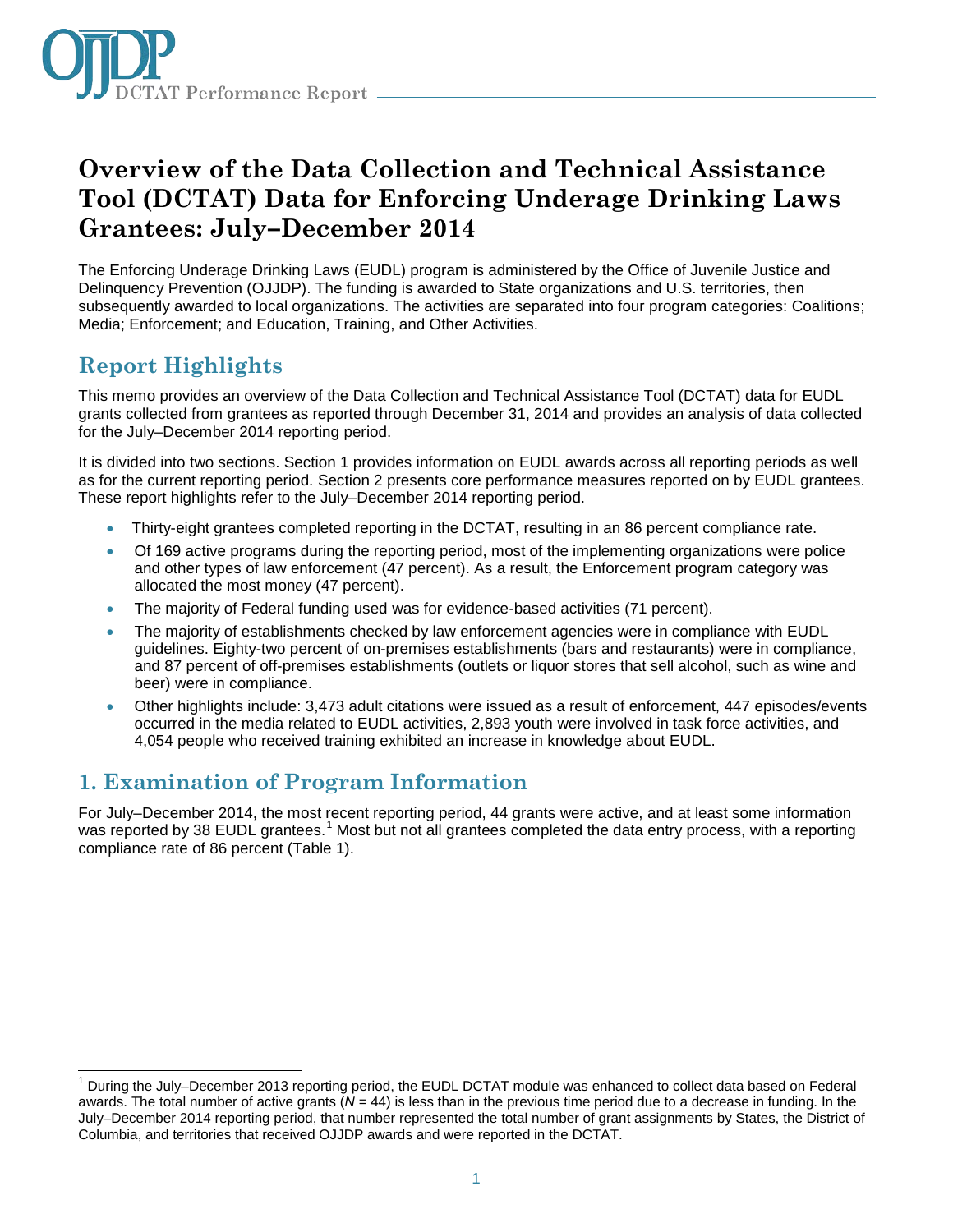|                              | <b>Status</b>      |                    |                 |                     |
|------------------------------|--------------------|--------------------|-----------------|---------------------|
| <b>Data Reporting Period</b> | <b>Not Started</b> | <b>In Progress</b> | <b>Complete</b> | <b>Total Awards</b> |
| January-June 2009            |                    |                    | 55              | 56                  |
| July-December 2009           |                    | $\Omega$           | 55              | 56                  |
| January-June 2010            |                    | $\mathfrak{p}$     | 53              | 56                  |
| July-December 2010           | 0                  | 0                  | 56              | 56                  |
| January-June 2011            | <sup>0</sup>       | $\Omega$           | 56              | 56                  |
| July-December 2011           | $\Omega$           | $\Omega$           | 56              | 56                  |
| January-June 2012            |                    |                    | 54              | 56                  |
| July-December 2012           | $\mathcal{P}$      |                    | 53              | 56                  |
| January-June 2013            | 9                  | $\Omega$           | 73              | 82                  |
| July-December 2013           | 12                 | $\Omega$           | 52              | 64                  |
| January-June 2014            | 3                  | $\mathcal{P}$      | 45              | 50                  |
| July-December 2014           | 5                  |                    | 38              | 44                  |
| <b>Total</b>                 | 35                 |                    | 646             | 688                 |

### **Table 1. Status of Grantee Reporting by Period: January 2009–December 2014**

Table 2 presents a comprehensive comparison of award amounts for grants that are active during the reporting period. The amounts listed below do not represent the grant amounts awarded in fiscal year 2014 but are the amounts of all active EUDL grants during the July–December 2014 reporting period, regardless of when they were funded.

### **Table 2. Total Grant Amount by State, Territory, and District (Dollars): July–December 2014**

| <b>Grantee State, Territory,</b><br>or District | N | <b>Grant Amount</b><br>(Dollars) | <b>Grantee State, Territory,</b><br>or District | $\boldsymbol{N}$ | <b>Grant Amount</b><br>(Dollars) |
|-------------------------------------------------|---|----------------------------------|-------------------------------------------------|------------------|----------------------------------|
| AK                                              | 1 | 59,639                           | <b>NC</b>                                       | $\mathbf{1}$     | 359,639                          |
| <b>AL</b>                                       | 1 | 359,639                          | <b>NE</b>                                       | 1                | 359,639                          |
| AmSa                                            | 1 | 359,639                          | <b>NH</b>                                       | 1                | 59,639                           |
| $\mathsf{A}\mathsf{Z}$                          | 1 | 359,639                          | <b>NJ</b>                                       | 1                | 359,639                          |
| CO                                              | 1 | 359,639                          | <b>NM</b>                                       | $\mathbf{1}$     | 59,639                           |
| <b>CT</b>                                       | 1 | 359,639                          | <b>NV</b>                                       | 1                | 359,639                          |
| $DC$                                            | 1 | 300,000                          | <b>NY</b>                                       | 1                | 359,639                          |
| DE                                              | 1 | 59,639                           | OK                                              | 1                | 300,000                          |
| GU                                              | 1 | 59,639                           | <b>OR</b>                                       | 1                | 359,639                          |
| H <sub>l</sub>                                  | 1 | 359,639                          | PA                                              | 1                | 59,639                           |
| IA                                              | 1 | 59,639                           | <b>PR</b>                                       | $\mathbf{1}$     | 59,639                           |
| ID                                              | 1 | 359,639                          | R <sub>l</sub>                                  | 1                | 359,639                          |
| IN                                              | 1 | 59,639                           | SC                                              | 1                | 359,639                          |
| KY                                              | 1 | 359,639                          | <b>TN</b>                                       | 1                | 59,639                           |
| MA                                              | 1 | 59,639                           | <b>TX</b>                                       | 1                | 359,639                          |
| MD                                              | 1 | 359,639                          | UT                                              | 1                | 59,639                           |
| <b>ME</b>                                       | 1 | 359,639                          | VA                                              | $\mathbf{1}$     | 359,639                          |
| MI                                              | 1 | 59,639                           | VI                                              | 1                | 59,639                           |
| <b>MO</b>                                       | 1 | 59,639                           | VT                                              | 1                | 359,639                          |
| <b>MP</b>                                       | 1 | 59,639                           | <b>WA</b>                                       | 1                | 59,639                           |
| <b>MS</b>                                       | 1 | 359,639                          | WI                                              | $\mathbf{1}$     | 59,639                           |
| MT                                              | 1 | 359,639                          | WV                                              | 1                | 59,639                           |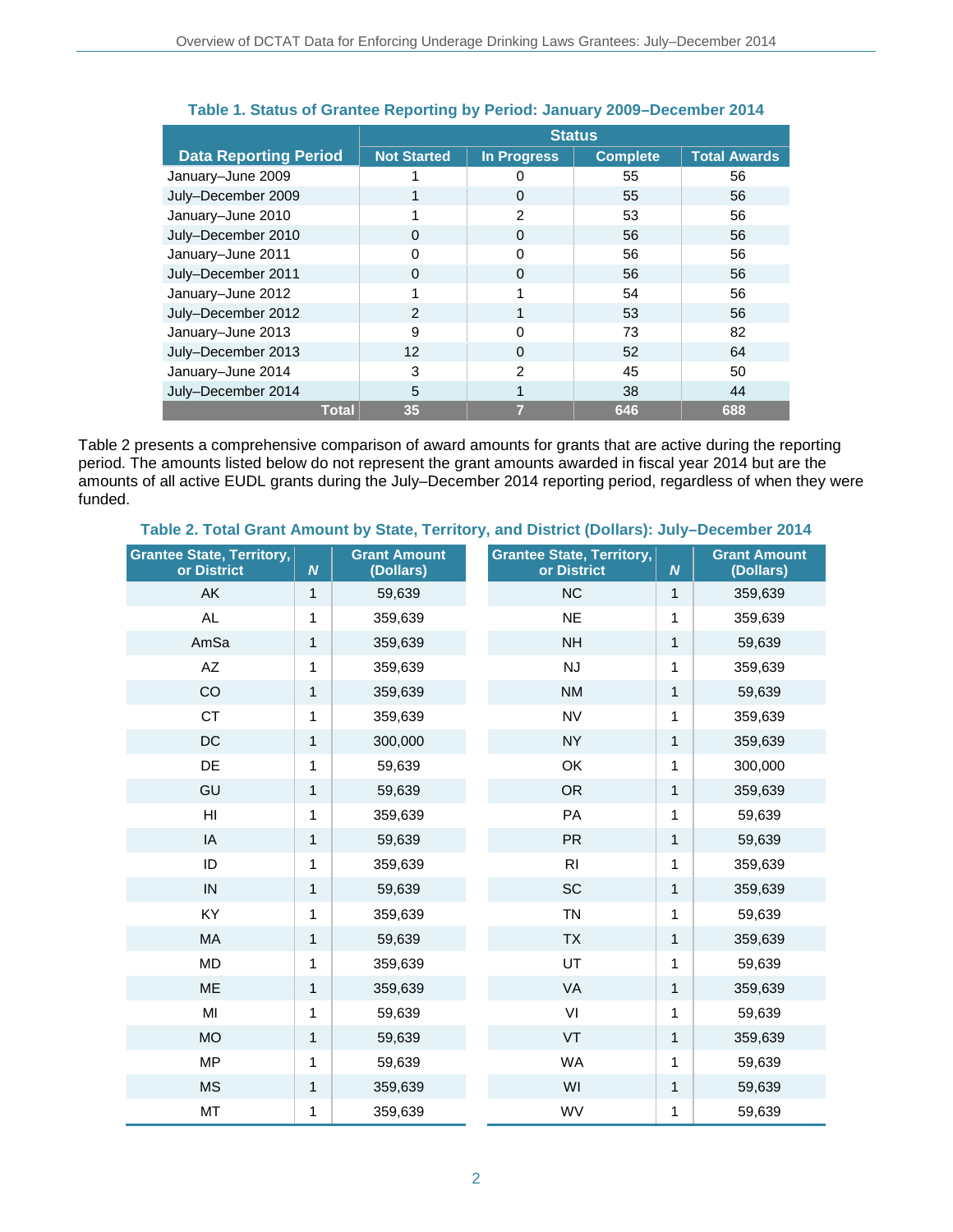Analysis of implementing organization type for the July–December [2](#page-2-0)014<sup>2</sup> reporting period revealed that the largest percentage of programs (47 percent) were implemented by police or other law enforcement agencies. Other government agencies accounted for close to 22 percent of organization funding, and nonprofit community-based organizations accounted for about 13 percent. Figure 1 presents a comparison of all types of implementing organizations.



#### **Figure 1. Implementing Organization by Type: July–December 2014**

### **Implementing Organization Type**

Figure 2 shows award amounts by program category. The majority of funding<sup>[3](#page-2-1)</sup> was allocated to the Enforcement program category (\$3,764,107). In addition, grantees select "program category" at the beginning of the award and should reflect their activities for the life of the award. Grantees and subgrantees are allowed to change the program category but must get approval from their Program Manager or grantee (if a subgrantee) prior to the change. Amounts reported below represent the allocated amount for the life of the awards/subawards, regardless of whether the awards were operational during the reporting period.

 $\overline{a}$ 

<span id="page-2-0"></span> $2$  The numbers reported include grantees and subgrantees information regardless of whether they were operational during the reporting period.

<span id="page-2-1"></span>The values shown are based on grantee reported data and do not necessarily reflect the full grant amounts awarded by OJJDP.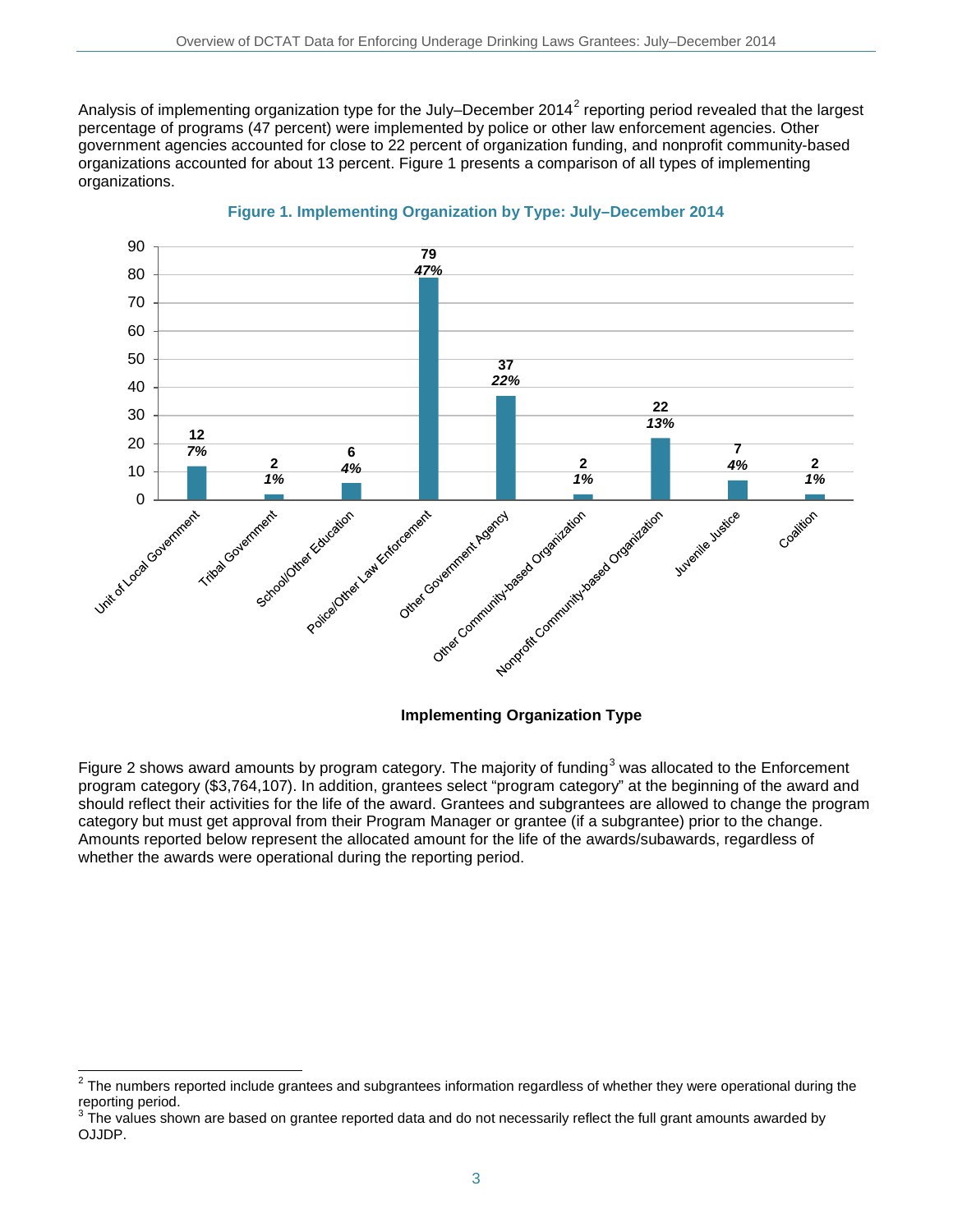

**Figure 2. Award Amounts per Program Category: July–December 2014**

Figure 3 shows how grants and subgrants are distributed across the four program categories. The majority of grants and subgrants (*n* = 169) implemented activities under the Enforcement program category.





## **2. Core Performance Measures**

Section 2 gives a detailed view of the core performance measures reported on by all EUDL grantees. Data from the July–December 2014 reporting period indicate that out of the 163 EUDL programs reporting, the majority of the \$[4](#page-3-0),650,858<sup>4</sup> amount awarded for EUDL programs was for evidence-based practices (71 percent), which received \$3,299,184 (Figure 4). Examples of evidence-based strategies include special police "party patrols," shoulder tap

<span id="page-3-0"></span>j <sup>4</sup> This value was calculated based on grantee reported data and does not necessarily reflect the full Federal grant amounts awarded by OJJDP.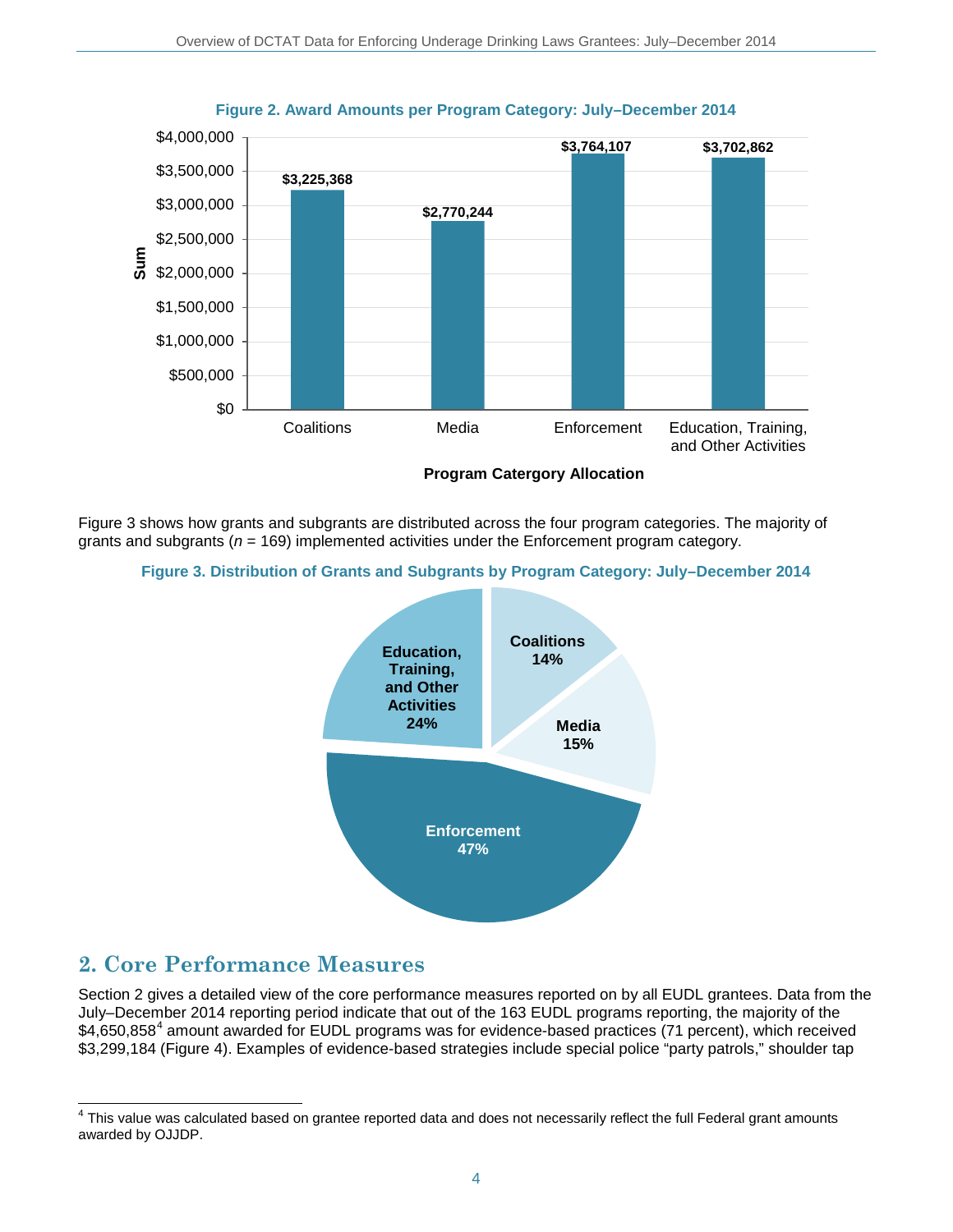operations, sobriety checkpoints, "Cops in Shops," and compliance checks such as minor decoy or Covert Underage Buyer (CUB) operations.

### **Figure 4. Percent of Federal Funds Using Evidence-Based Strategies: July–December 2014**



This next section provides aggregate data from the current reporting period by funding category. As shown in Table 3, 2,893 youth participated in task force activities. Of those youth, 515 participated in task force and/or coalition leadership activities. In addition, 3,289 youth were involved in underage drinking enforcement activities not related to task force or coalition activities.

### **Table 3. Program Category 1: Coalitions, July–December 2014**

| <b>Performance Indicator</b>                                                                                                                                    | <b>Data</b>                  |          |
|-----------------------------------------------------------------------------------------------------------------------------------------------------------------|------------------------------|----------|
| Number of youth involved in task force activities (i.e., total number of unique individuals<br>across all activities)                                           |                              | 2.893    |
| Number of youth involved in task force and/or coalition leadership activities                                                                                   | 515                          |          |
| Number of youth involved in underage drinking enforcement activities                                                                                            |                              | 338      |
| Number of youth involved in other (non-task force/coalition--related) underage drinking<br>enforcement activities                                               |                              | 3,289    |
| Number of agencies involved in task force and/or coalition activities that support<br>underage drinking prevention and/or enforcement of underage drinking laws |                              | 492      |
| Number of task forces and/or coalitions addressing underage drinking issues that were<br>created as a result of EUDL funding (States)                           |                              | 47       |
| Number of local coordinators that lead local coalition/task force efforts                                                                                       | 42                           |          |
| Number of policies or procedures related to                                                                                                                     | Number of policies created   | 9        |
| underage drinking that were created, amended, or                                                                                                                | Number of policies amended   | 14       |
| rescinded                                                                                                                                                       | Number of policies rescinded | $\Omega$ |

EUDL activities and underage drinking prevention and enforcement initiatives resulted in 447 media coverage episodes or events. As seen in Table 4, the most common earned media episodes or events were press conferences (*n* = 13), interviews (*n* = 12), and appearances on broadcast news or issues programs (*n* = 10). The type of media education most frequently used to advance underage drinking prevention/enforcement initiatives involved active enforcement of underage drinking laws (*n* = 20), followed by changes in social norms strategies (*n* = 16).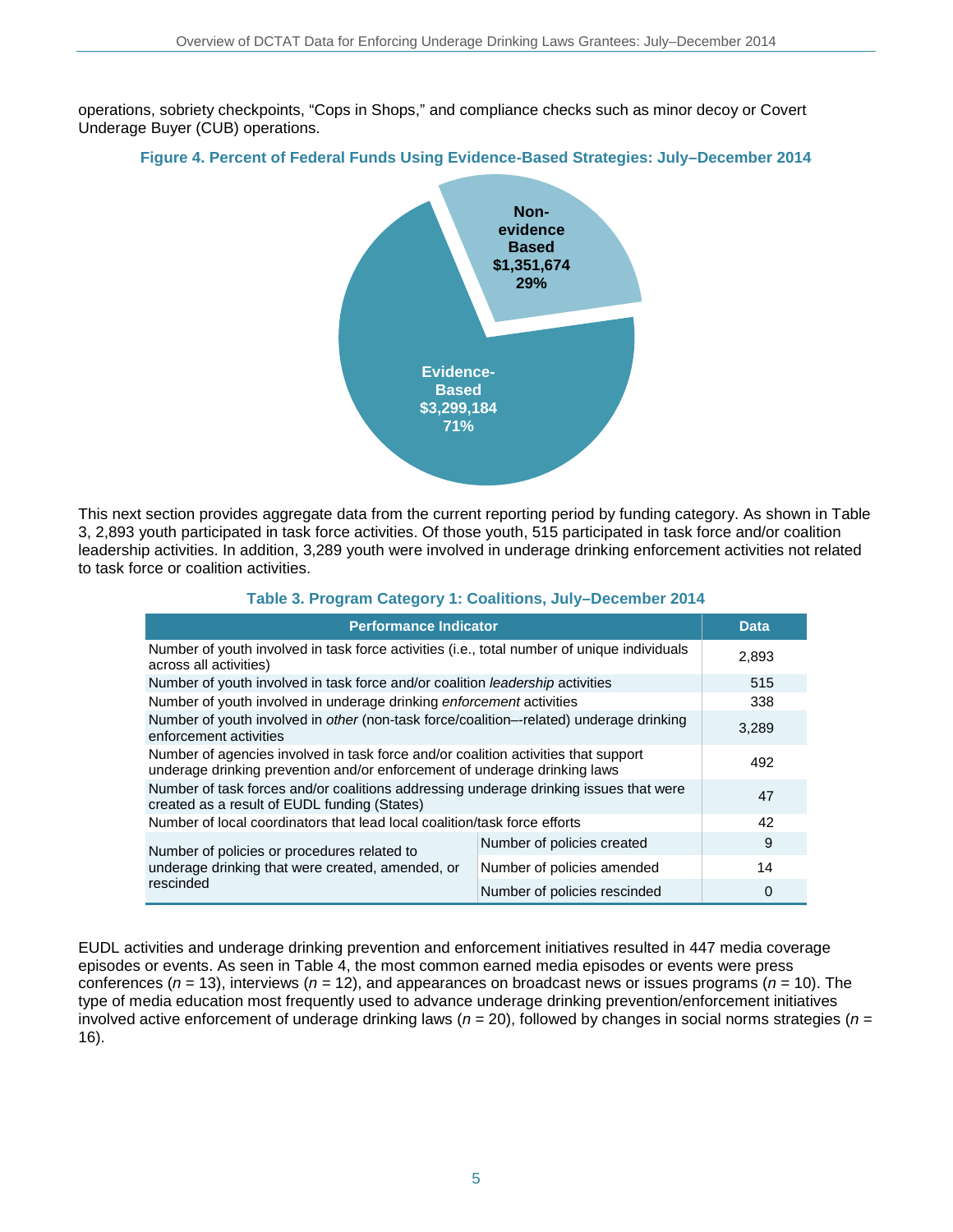| <b>Performance Indicator</b>                                                                                                                  | <b>Data</b>             |
|-----------------------------------------------------------------------------------------------------------------------------------------------|-------------------------|
| Number of earned media coverage episodes/events that occurred related to EUDL<br>activities, underage drinking prevention, and/or enforcement | 447                     |
| Types of media education used to advance underage drinking prevention/enforcement                                                             |                         |
| initiatives:                                                                                                                                  |                         |
| Active Enforcement of Underage Drinking Laws                                                                                                  | 20                      |
| Zero Tolerance                                                                                                                                | 14                      |
| Limitations on Access                                                                                                                         | 8                       |
| School-based Initiatives                                                                                                                      | 13                      |
| <b>Advertising Restrictions</b>                                                                                                               | 3                       |
| Changes in Social Norms                                                                                                                       | 16                      |
| <b>Other Environmental Strategies</b>                                                                                                         | 14                      |
| Types of media educational activities conducted:                                                                                              |                         |
| Restrict zoning (outlet locations, density)                                                                                                   | 0                       |
| Restrict hours of sale                                                                                                                        | $\overline{2}$          |
| Prohibit people younger than age 21 from bars/nightclubs and/or other adult<br>locations                                                      | 8                       |
| Enact keg registration laws/ordinances                                                                                                        | 3                       |
| Restrict the availability of alcohol at community festivals and other community<br>events                                                     | $\overline{7}$          |
| Restrict industry sponsorship of public events                                                                                                | 3                       |
| Require conditional use permits                                                                                                               | 3                       |
| Ban concurrent sales of alcohol and gasoline                                                                                                  | 0                       |
| Restrict alcohol marketing                                                                                                                    | $\overline{c}$          |
| Increase penalties for retail/commercial providers                                                                                            | 5                       |
| Increase penalties for social providers                                                                                                       | $\overline{\mathbf{4}}$ |
| Enact social host liability ordinances/laws                                                                                                   | $\overline{7}$          |
| Enact dram shop liability ordinances/laws                                                                                                     | 1                       |
| Institutional policy outcomes realized in your State as a result of EUDL activities:                                                          |                         |
| Enforcement-related institutional policy outcome                                                                                              | 2                       |
| Local institutional policy outcome                                                                                                            | 5                       |
| School-related institutional policy outcome                                                                                                   | 7                       |
| College-related institutional policy outcome                                                                                                  | $\overline{2}$          |
| Types of earned media coverage episodes/events:                                                                                               |                         |
| Op-ed articles                                                                                                                                | 8                       |
| Letters                                                                                                                                       | 6                       |
| Interviews                                                                                                                                    | 12                      |
| Events that draw coverage (press conferences)                                                                                                 | 13                      |
| Appearances on broadcast news or issues programs (television)                                                                                 | 10                      |

### **Table 4. Program Category 2: Media, July–December 2014**

Activities for the EUDL-funded Enforcement category are listed in Table 5. A total of 3,473 citations were issued to adults and a total of 2,683 citations were issued to youth. For adults, most citations were issued during other innovative enforcement operations (*n =*1, 619), emphasis/saturation patrols (*n* = 880), party patrols/enforcement of social host laws (*n =* 336), and sobriety checkpoints (*n* = 207). For youth, the largest number of citations received were during party patrols/enforcement of social host laws (*n* = 1,254), other innovative enforcement strategies (*n* = 931), and emphasis/saturation patrols (*n* = 373).

#### **Table 5. Program Category 3: Enforcement, July–December 2014**

| <b>Performance Indicator</b>                                                                          | <b>Data</b> |
|-------------------------------------------------------------------------------------------------------|-------------|
| How many programs conducted compliance check/minor decoy operations?                                  | 38          |
| Percent of on-premise establishments checked that were in compliance                                  | 82%         |
| Percent of off-premise establishments checked that were in compliance                                 | 87%         |
| How many programs conducted underage drinking enforcement operations other<br>than compliance checks? | 61          |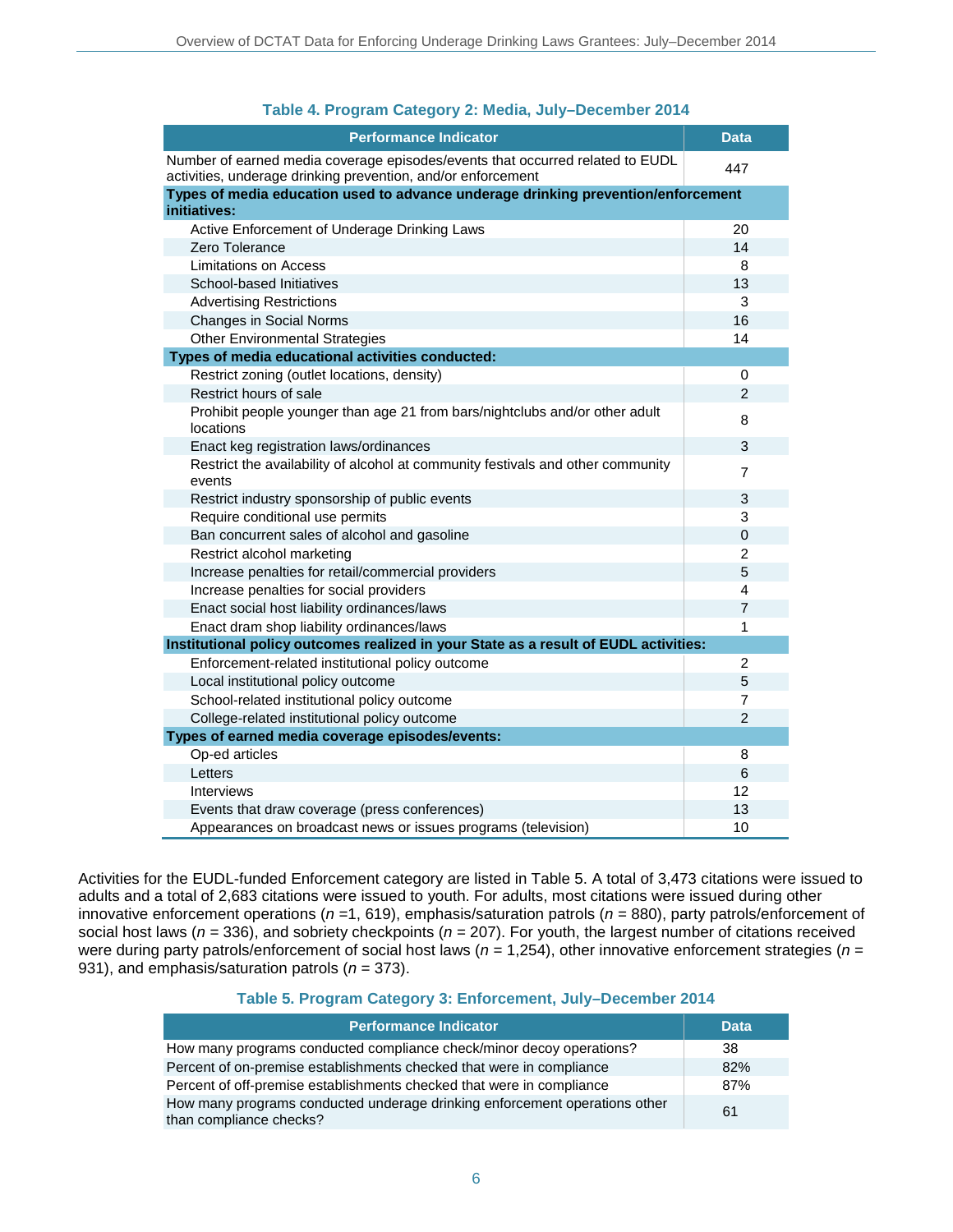| Number of adult citations issued during enforcement operations conducted:                                            |                |
|----------------------------------------------------------------------------------------------------------------------|----------------|
| Party Patrols/Enforcement of Social Host Laws                                                                        | 336            |
| <b>Shoulder Tap Operations</b>                                                                                       | 39             |
| Parking Lot Surveillance                                                                                             | 174            |
| <b>Other Third-Party Provision Operations</b>                                                                        | 172            |
| <b>Sobriety Checkpoints</b>                                                                                          | 207            |
| <b>Emphasis/Saturation Patrols</b>                                                                                   | 880            |
| Other Impaired Driving with a Focus on Youth                                                                         | 12             |
| <b>Fake ID Enforcement</b>                                                                                           | 23             |
| Source Investigations                                                                                                | 11             |
| <b>Other Innovative Enforcement</b>                                                                                  | 1,619          |
| Total number of adult citations issued during enforcement operations                                                 |                |
| conducted                                                                                                            | 3,473          |
| Number of youth citations issued during enforcement operations:                                                      |                |
| Party Patrols/Enforcement of Social Host Laws                                                                        | 1,254          |
| <b>Shoulder Tap Operations</b>                                                                                       | 4              |
| Parking Lot Surveillance                                                                                             | 9              |
| <b>Other Third-Party Provision Operations</b>                                                                        | 23             |
| Sobriety Checkpoints                                                                                                 | 21             |
| <b>Emphasis/Saturation Patrols</b>                                                                                   | 373            |
| Other Impaired Driving with a Focus on Youth                                                                         | 5              |
| <b>Fake ID Enforcement</b>                                                                                           | 25             |
| Source Investigations                                                                                                | 38             |
| Other Innovative Enforcement                                                                                         | 931            |
| Total number of youth citations issued during enforcement operations<br>conducted                                    | 2,683          |
| Educational activities implemented regarding any underage drinking best practices:                                   |                |
| Active Enforcement of Underage Drinking Laws                                                                         | 31             |
| Limitations on Access                                                                                                | 16             |
| School-based Initiatives                                                                                             | 23             |
| <b>Advertising Restrictions</b>                                                                                      | $\overline{7}$ |
| Changes in Social Norms                                                                                              | 20             |
| <b>Other Environmental Strategies</b>                                                                                | 20             |
| Types of agencies involved in conducting compliance check/minor decoy operations:                                    |                |
| Liquor Enforcement (ABC, Liquor Control)                                                                             | 13             |
| Police Department (Municipal or Local Enforcement)                                                                   | 37             |
| Sheriff's Department                                                                                                 | 25             |
| State Police (Highway Patrol)                                                                                        | 13             |
| Fish and Wildlife                                                                                                    | 3              |
| <b>Federal Enforcement Agency</b>                                                                                    | 1              |
| Other                                                                                                                | $\overline{7}$ |
| Types of agencies involved in conducting underage drinking enforcement operations (other<br>than compliance checks): |                |
| Liquor Enforcement (ABC, Liquor Control)                                                                             | $\overline{7}$ |
| Police Department (Municipal or Local Enforcement)                                                                   | 39             |
| Sheriff's Department                                                                                                 | 25             |
| State Police (Highway Patrol)                                                                                        | 9              |
| Fish and Wildlife                                                                                                    | 3              |
| <b>Federal Enforcement Agency</b>                                                                                    | 2              |
| Other                                                                                                                | $\overline{7}$ |
| Types of underage drinking enforcement operations (other than compliance checks)                                     |                |
| conducted:                                                                                                           |                |
| Party Patrols/Enforcement of Social Host Laws                                                                        | 33             |
| <b>Shoulder Tap Operations</b><br>Parking Lot Surveillance                                                           | 6<br>26        |
| <b>Sobriety Checkpoints</b>                                                                                          | 8              |
| <b>Emphasis/Saturation Patrols</b>                                                                                   | 17             |
|                                                                                                                      |                |